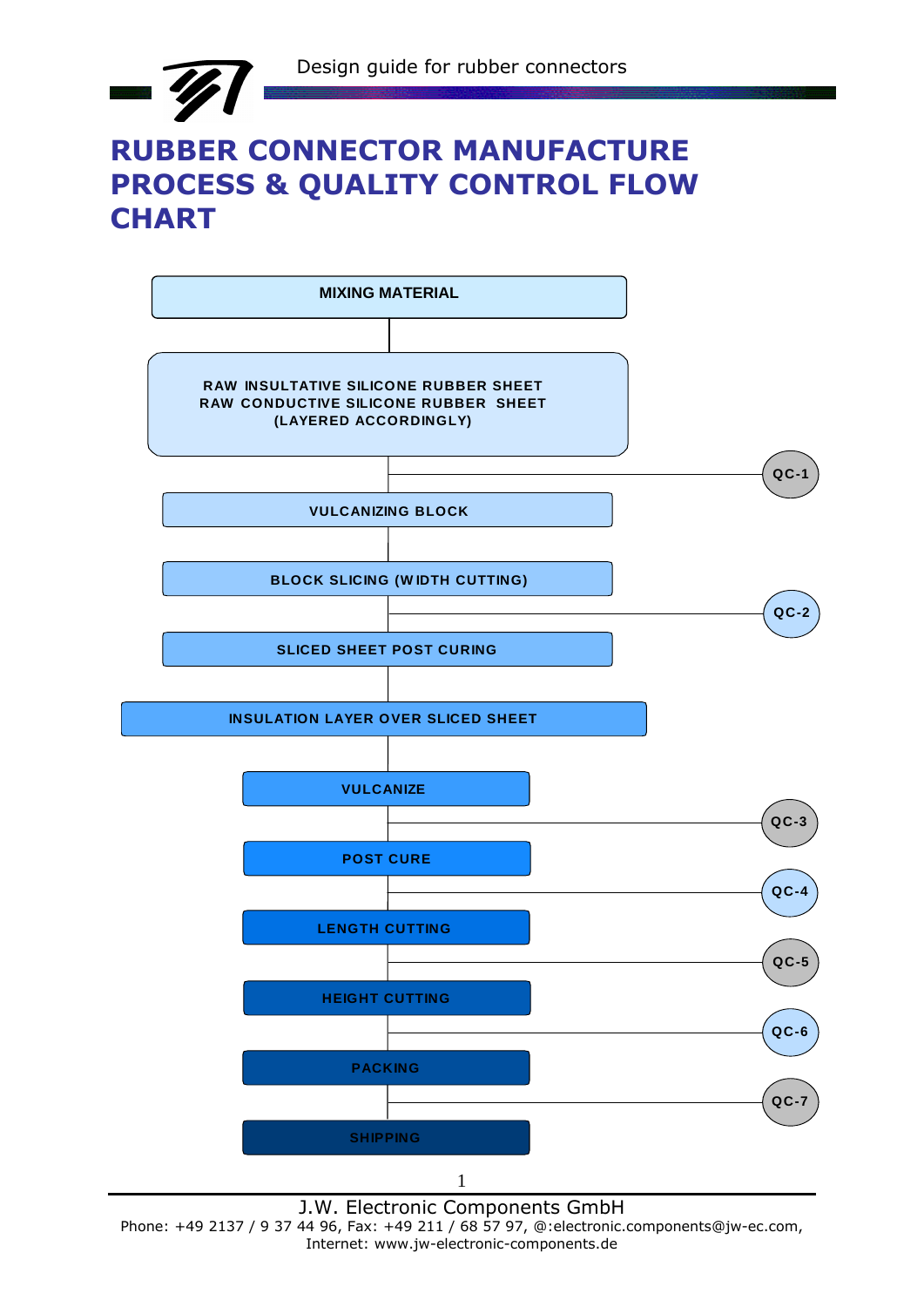

|          | <b>CHECKING ITEM</b> | <b>PITCH</b>                                                                         |
|----------|----------------------|--------------------------------------------------------------------------------------|
| $QC - 1$ | <b>INSPECTOR</b>     | <b>1. OPERATOR 2.</b><br><b>INSPECTION</b><br><b>DEPARTMENT</b>                      |
|          | <b>METHOD</b>        | <b>PITCH ADJUSTMENT</b><br><b>AND FIXING INPUT</b>                                   |
|          | <b>EQUIPMENT</b>     | <b>THICKNESS GAUGE</b>                                                               |
|          | <b>CHECKING ITEM</b> | <b>1. WIDTH 2. SKEW 3.</b><br><b>APPEARANCE 4.</b><br><b>PITCH</b>                   |
|          | <b>INSPECTOR</b>     | 1. OPERATOR 2.<br><b>INSPECTION</b><br><b>DEPARTMENT</b>                             |
| $QC - 2$ | <b>METHOD</b>        | $1., 2., 3., 100\%$<br><b>INSPECTION, 4.</b><br><b>SAMPLING</b><br><b>INSPECTION</b> |
|          | <b>EQUIPMENT</b>     | <b>THICKNESS GAUGE,</b><br><b>TOOL MAKER</b><br><b>MICROSCOPE</b>                    |
|          | <b>CHECKING ITEM</b> | <b>1. WIDTH 2.</b><br><b>APPEARANCE</b>                                              |
| $QC - 3$ | <b>INSPECTOR</b>     | <b>OPERATOR,</b><br><b>INSPECTION</b><br><b>DEPARTMENT</b>                           |
|          | <b>METHOD</b>        | <b>SAMPLING</b><br><b>INSPECTION</b>                                                 |
|          | <b>EQUIPMENT</b>     | <b>THICKNESS GAUGE</b>                                                               |
|          | <b>CHECKING ITEM</b> | <b>1. WIDTH 2.</b><br><b>APPEARANCE</b>                                              |
| $QC - 4$ | <b>INSPECTOR</b>     | <b>OPERATOR,</b><br><b>INSPECTION</b><br><b>DEPARTMENT</b>                           |
|          | <b>METHOD</b>        | 100% INSPECTION                                                                      |
|          | <b>EQUIPMENT</b>     | <b>THICKNESS GAUGE</b>                                                               |
|          | <b>CHECKING ITEM</b> | <b>LENGTH</b>                                                                        |
| $QC - 5$ | <b>INSPECTOR</b>     | <b>OPERATOR,</b><br><b>INSPECTION</b><br><b>DEPARTMENT</b>                           |
|          | <b>METHOD</b>        | <b>SAMPLING</b><br><b>INSPECTION</b>                                                 |
|          | $\overline{2}$       |                                                                                      |

J.W. Electronic Components GmbH

Phone: +49 2137 / 9 37 44 96, Fax: +49 211 / 68 57 97, @:electronic.components@jw-ec.com, Internet: www.jw-electronic-components.de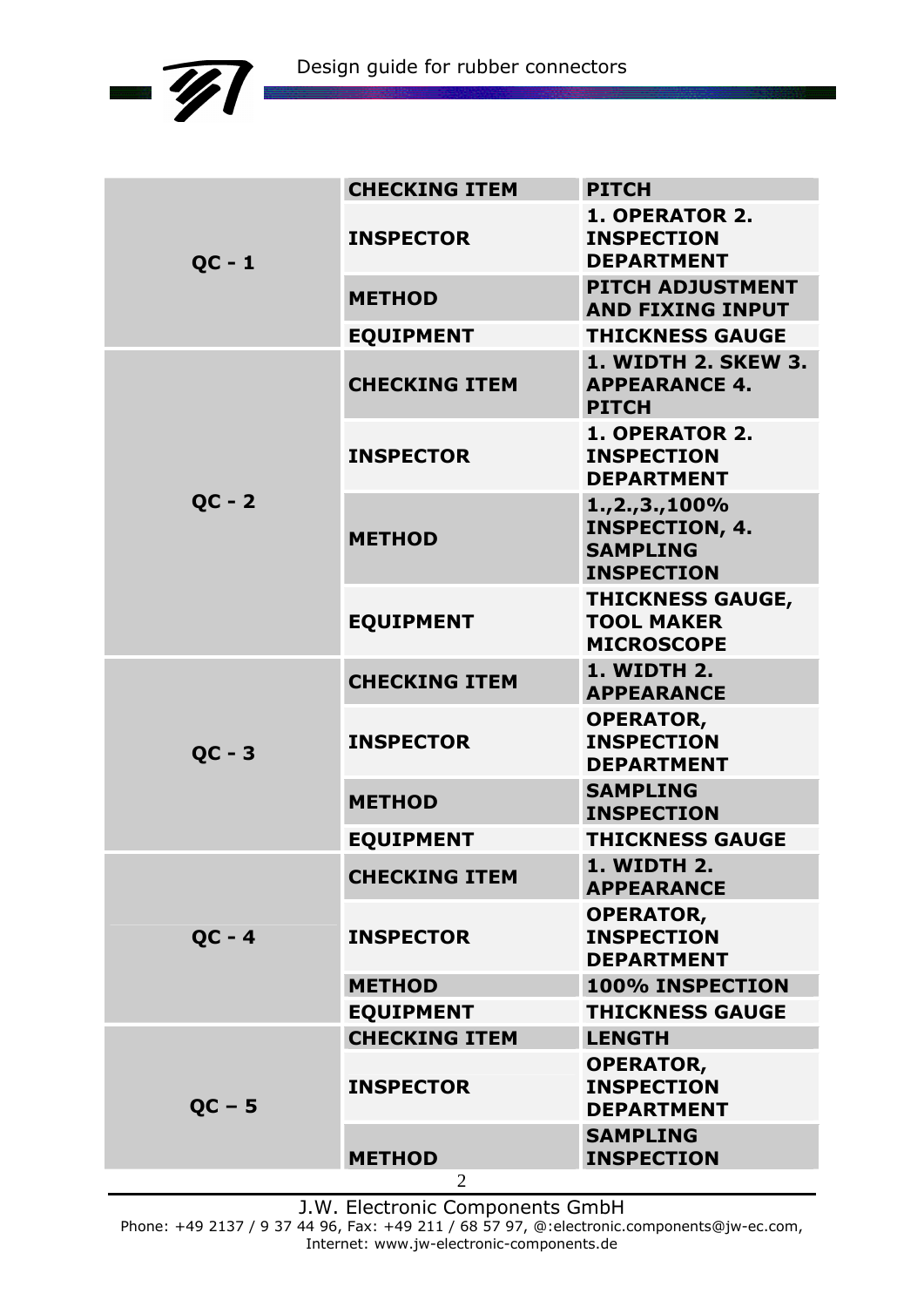|          | Design guide for rubber connectors |                                                                                                                                |
|----------|------------------------------------|--------------------------------------------------------------------------------------------------------------------------------|
|          |                                    |                                                                                                                                |
| $QC - 5$ | <b>EQUIPMENT</b>                   | <b>TOOL MAKER</b><br><b>MICROSCOPE,</b><br><b>PROJECTOR,</b><br><b>NONUTH</b>                                                  |
|          | <b>CHECKING ITEM</b>               | <b>HEIGHT, CONTACT</b><br><b>RESISTANCE</b>                                                                                    |
|          | <b>INSPECTOR</b>                   | <b>OPERATOR,</b><br><b>INSPECTION</b><br><b>DEPARTMENT</b>                                                                     |
| $QC - 6$ | <b>METHOD</b>                      | <b>SAMPLING</b><br><b>INSPECTION</b>                                                                                           |
|          | <b>EQUIPMENT</b>                   | <b>TOOL MARKER</b><br><b>MICROSCOPE,</b><br><b>PROJECTOR</b><br><b>NONUTH, OHM</b><br><b>TESTER</b>                            |
|          | <b>CHECKING ITEM</b>               | LENGTH, WIDTH,<br><b>HEIGHT, CONTACT</b><br><b>RESISTANCE</b><br><b>APPEARANCE</b>                                             |
|          | <b>INSPECTOR</b>                   | <b>QUALITY CONTROL</b><br><b>DEPARTMENT</b>                                                                                    |
| $QC - 7$ | <b>METHOD</b>                      | <b>MAJOR DEFECT AQL</b><br>0.4, MINOR DEFECT<br><b>AQL 0.65</b>                                                                |
|          | <b>EQUIPMENT</b>                   | <b>PROJECTOR, TOOL</b><br><b>MAKER</b><br><b>MICROSCOPE,</b><br><b>NONUTH, OHM</b><br><b>TESTER, THICKNESS</b><br><b>GAUGE</b> |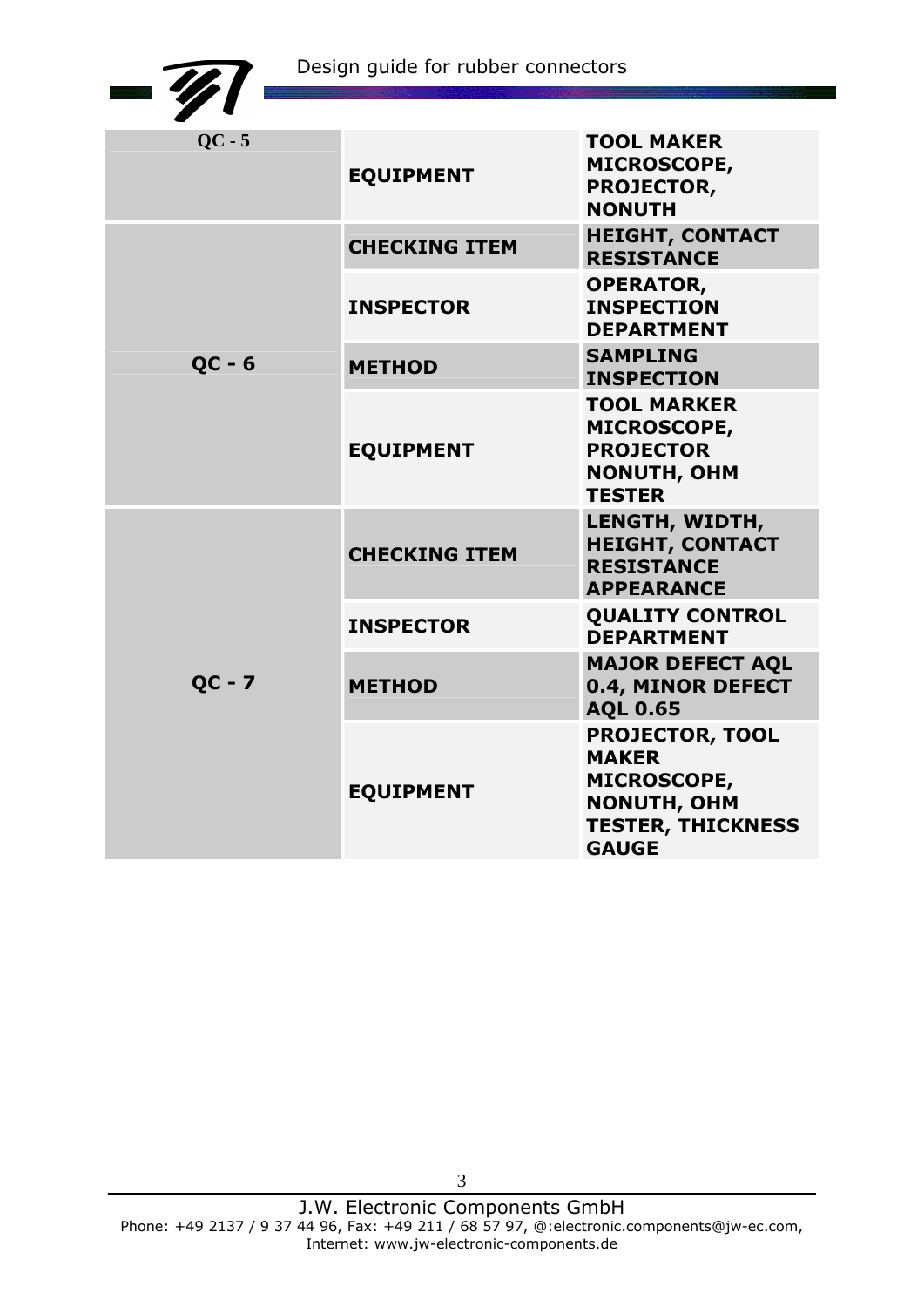

# **Inter-Connector T , T2 Type**

Uses rubber conductors and insulators in alternating layers. The rubber conductor is impregnated with carbon or silver powder to allow the current to flow through the layer. This design ensures more than one conductor is always contacting the electrode surface. Generally used when application calls for limited space (width). T-Type has no side insulation.



### **Dimensions**

| <b>Item</b>                          |           | <b>Units</b> |                                                                                                                                                                                | 0,10P  0,18P  0,25P                                            |     | 0,05P |  |  |  |
|--------------------------------------|-----------|--------------|--------------------------------------------------------------------------------------------------------------------------------------------------------------------------------|----------------------------------------------------------------|-----|-------|--|--|--|
| <b>Pitch</b>                         | P         | mm           |                                                                                                                                                                                | $0,10 +/-$ 0,18 +/- 0,25 +/- 0,05 +/-<br>$0,03$ 0,05 0,05 0,02 |     |       |  |  |  |
| Length                               |           | mm           | 1,0 up to $20,0 +/- 0,15$<br>20,1 up to 50,0 +/- 0,2<br>50,1 up to $100,0 +/- 0,3$<br>100,1 up to $150,0 +/-0,4$<br>150,1 up to $200,0 +/- 0,6$<br>200,1 up to $300,0 +/- 0,8$ |                                                                |     |       |  |  |  |
| <b>Height</b>                        | H         | mm           | 0,8 up to $5,0 +/- 0,1$<br>5,1 up to $\infty$ + 0,15 / - 0,1                                                                                                                   |                                                                |     |       |  |  |  |
| Width                                | W         | mm           | 0,4 up to 0,79 $+/-$ 0,05<br>0,8 up to $0,99$ +/- 0,08<br>1,0 up to $\infty$ +/- 0,1                                                                                           |                                                                |     |       |  |  |  |
| <b>Conductor</b><br>width            | <b>Tc</b> | mm           |                                                                                                                                                                                | $0,05 +/- 0,09 +/- 0,13 +/- 0,03 +/-$<br>$0,02$ 0,03 0,03      |     | 0,01  |  |  |  |
| <b>Insulator</b><br>width            | Ti        | mm           | 0,09<br>0,05<br>0,12<br>0,02                                                                                                                                                   |                                                                |     |       |  |  |  |
| <b>Minimum</b><br>contact<br>spacing |           | mm           | 0,3                                                                                                                                                                            | 0,5                                                            | 0,7 | 0,2   |  |  |  |

J.W. Electronic Components GmbH Phone: +49 2137 / 9 37 44 96, Fax: +49 211 / 68 57 97, @:electronic.components@jw-ec.com, Internet: www.jw-electronic-components.de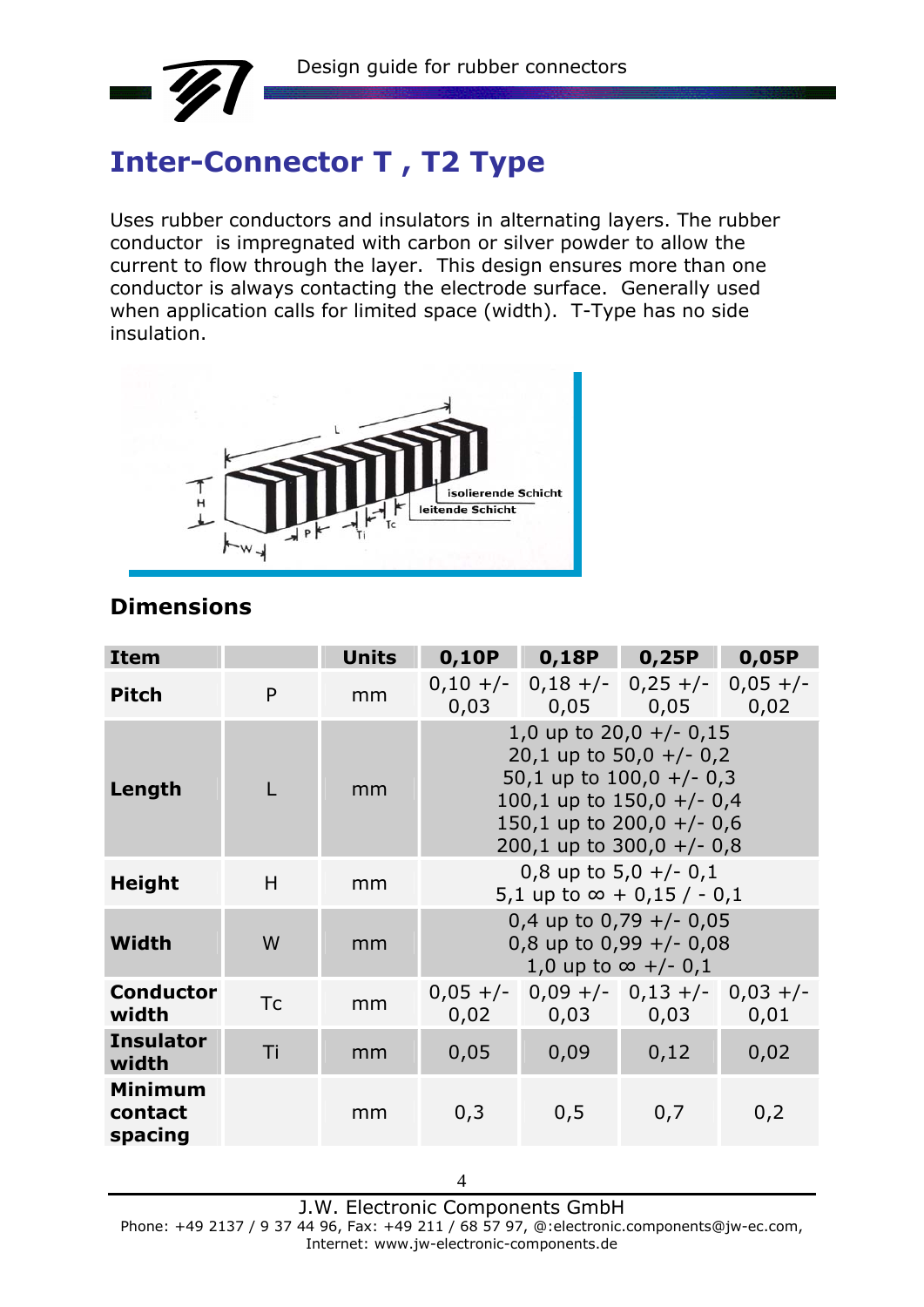

| <b>Parameter</b>                                        | <b>Insulator</b>                                | <b>Conductor</b>                  |
|---------------------------------------------------------|-------------------------------------------------|-----------------------------------|
| <b>Volume</b><br><b>Resistivity</b>                     | $1 \times 10$<br>ohm x cm                       | 3 up to 5<br>ohm x cm             |
| <b>Dielecric</b><br><b>Breakdown</b><br><b>Voltage</b>  | 26 kv / mm                                      |                                   |
| <b>Specific</b><br>Gravity                              | 1,20                                            | 1,20                              |
| <b>Hardness</b>                                         | 65                                              | 70                                |
| <b>Tensile</b><br><b>Strength</b>                       | 80 kg / cm <sup>2</sup> 60 kg / cm <sup>2</sup> |                                   |
| <b>Insulation</b><br><b>Resistance</b><br>( @500 VDC )  | 10<br>ohms                                      |                                   |
| <b>Operating</b><br><b>Temperature</b><br>Range         |                                                 | - 20 °C up to 100 °C              |
| <b>Maximum</b><br><b>Current</b><br>Density (@25<br>°C) |                                                 | $1 \text{ mA}$<br>mm <sup>2</sup> |

#### **Compression load formula**

#### **Contact resistance formula**

|  | н     |                            |                              |
|--|-------|----------------------------|------------------------------|
|  |       | R: 100 ---------- ( ohms ) |                              |
|  | W x S |                            |                              |
|  |       |                            | H: Height of connector in mm |
|  |       |                            | W: Width of connector in mm  |
|  |       | S: Electrode width in mm   |                              |

### **Design Guidelines**

Length: LCD glass – 0,5 mm (under 20 mm according LCD glass length) Height: Distance from PCB to LCD contact surface x  $(1,07 \sim 1,10)$ Width: LCD contact ledge  $x$  (0,9  $\sim$  0,95)

Please specify to our sales department before ordering special request on material properties, dimension tolerance or contact resistance.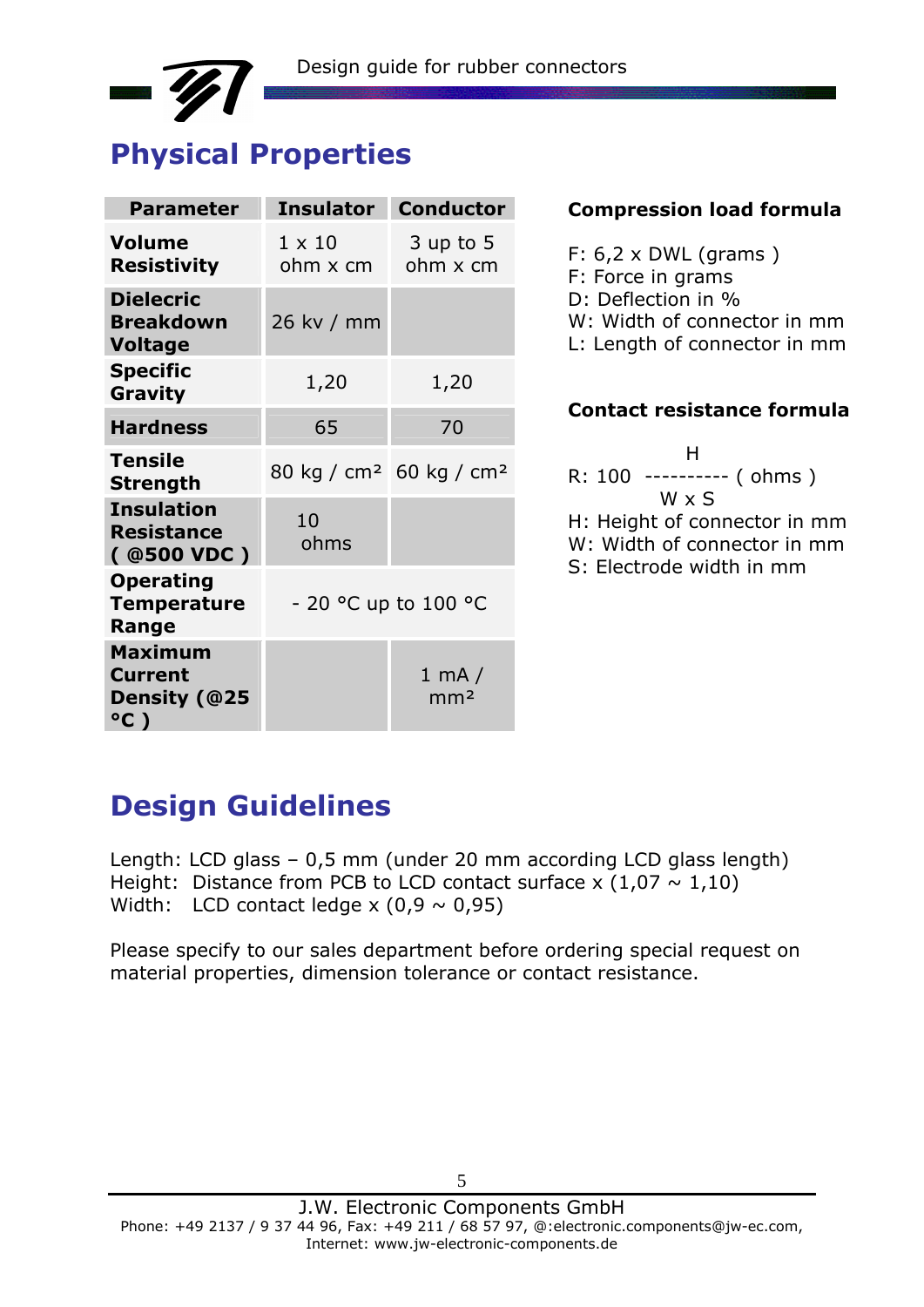

# **Inter-Connector TS Type**

Uses a T-Type connector supported on both sides by non-conductive rubber insulating materials. This self-supporting connector has soft outside insulators that aid in stability and protects the conductive layers from the environment. These connector types are suitable for large LCD displays.



# **Dimensions**

| <b>Item</b>                            |           | <b>Units</b> | 0,10 P                                                                                                                                                                            | 0,18P | 0,25P                                                | 0,05P |  |
|----------------------------------------|-----------|--------------|-----------------------------------------------------------------------------------------------------------------------------------------------------------------------------------|-------|------------------------------------------------------|-------|--|
| <b>Pitch</b>                           | P         | mm           | $0,10 +/-$<br>0,03                                                                                                                                                                |       |                                                      |       |  |
| Length                                 |           | mm           | 1,0 up to $20,0 +/- 0,15$<br>20,1 up to 50,0 $+/- 0,2$<br>50,1 up to $100,1 +/- 0,3$<br>100,1 up to $150,0 +/- 0,4$<br>150,1 up to $200,0 +/- 0,6$<br>200,1 up to $300,0 +/- 0,8$ |       |                                                      |       |  |
| <b>Height</b>                          | H         | mm           | 0,8 up to $5,0 +/- 0,1$<br>5,1 up to $\infty$ + 0,15 / - 0,1                                                                                                                      |       |                                                      |       |  |
| Width                                  | W         | mm           | 1,0 up to $2,5 +/- 0,1$<br>$2,5$ up to $\infty$ +/- 0,15                                                                                                                          |       |                                                      |       |  |
| <b>Conductor</b><br>width              | <b>Tc</b> | mm           | 0,02                                                                                                                                                                              |       | $0,05 +/- 0,09 +/- 0,13 +/- 0,03 +/-$<br>$0,03$ 0,03 | 0,01  |  |
| <b>Insulator</b><br>width              | Ti        | mm           | 0,05<br>0,09                                                                                                                                                                      |       | 0,12                                                 | 0,02  |  |
| <b>Width of</b><br>conductive<br>layer | W'        | mm           | $0,4 +/- 0,05$ (standart)<br>0,4 up to 0,79 $+/-$ 0,05<br>0,8 up to 0,99 $+/-$ 0,08<br>1,0 up to $\infty$ +/- 0,1                                                                 |       |                                                      |       |  |
| Minimum<br>contact<br>spacing          |           |              | 0,3                                                                                                                                                                               | 0,5   | 0,7                                                  | 0,2   |  |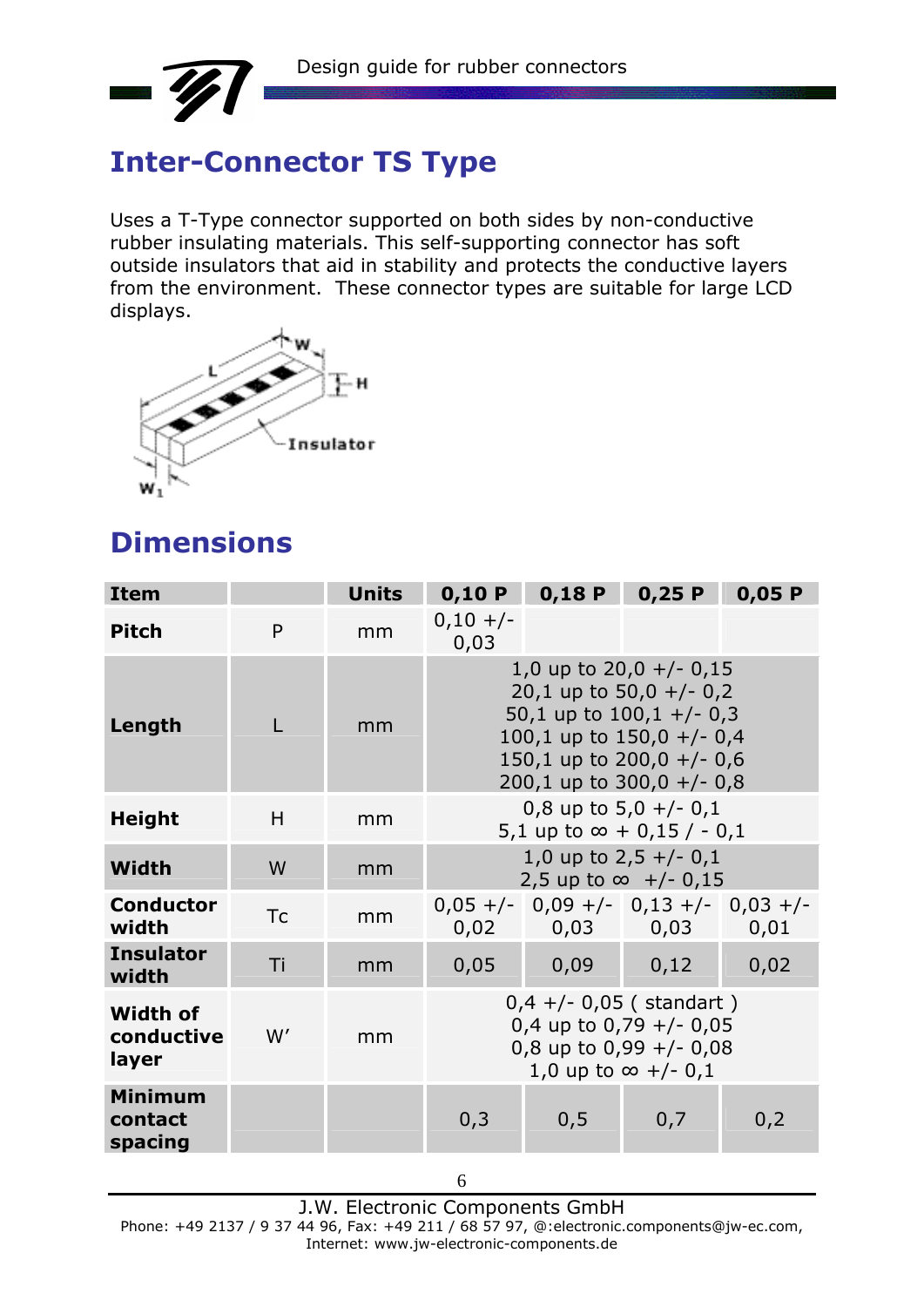

| <b>Parameter</b>                                   |                            | <b>Insulator Conductor</b>   | <b>Side</b><br>insulator   |
|----------------------------------------------------|----------------------------|------------------------------|----------------------------|
| <b>Volume</b><br>resistivity                       | $1 \times 10$<br>ohm x cm  | $3$ up to $5$<br>ohm x cm    | $5 \times 10$<br>ohm x cm  |
| <b>Dielectric</b><br>breakdown<br>voltage          | 26 kv /<br>mm              |                              | 25 kv /<br>mm              |
| <b>Specific</b><br>gravity                         | 1,20                       | 1,20                         | 1,10                       |
| <b>Hardness</b>                                    | 65                         | 70                           | 25                         |
| <b>Tensile</b><br>strength                         | 80 kg /<br>cm <sup>2</sup> | 60 kg /<br>cm <sup>2</sup>   | 50 kg /<br>cm <sup>2</sup> |
| <b>Insulation</b><br>resistance<br>( @ 500<br>VDC) | 10<br>ohms                 |                              | 8 x 10<br>ohms             |
| <b>Operating</b><br>temperature<br>range           |                            | - 20 °C to 100 °C            |                            |
| <b>Maximum</b><br>current<br>density (<br>@25 °C)  |                            | $1 \text{ mA} / \text{mm}^2$ |                            |

#### **Compression load formula**

F: 2,1 x DWL ( grams ) F: Force in grams D: Deflection in % W: Width of connecor in mm L: Legth of connentor in mm

#### **Contact resistance formula**

H<sub>ar</sub> Harry Harry Harry Harry R: 120 ---------- ( ohms )  $W' \times S$ H: Height of connector in mm W': Width of conductive layer in mm S: Electrode width in mm

## **Design Guidelines**

Length: LCD glass – 0,5 mm (under 20 mm according LCD glass length) Height: Distance from PCB to LCD contact surface x  $(1,10 \sim 1,15)$ Width: LCD contact ledge  $x$  (0,9  $\sim$  0,95)

Please specify to our sales department before ordering special request on material properties, dimension tolerance or contact resistance.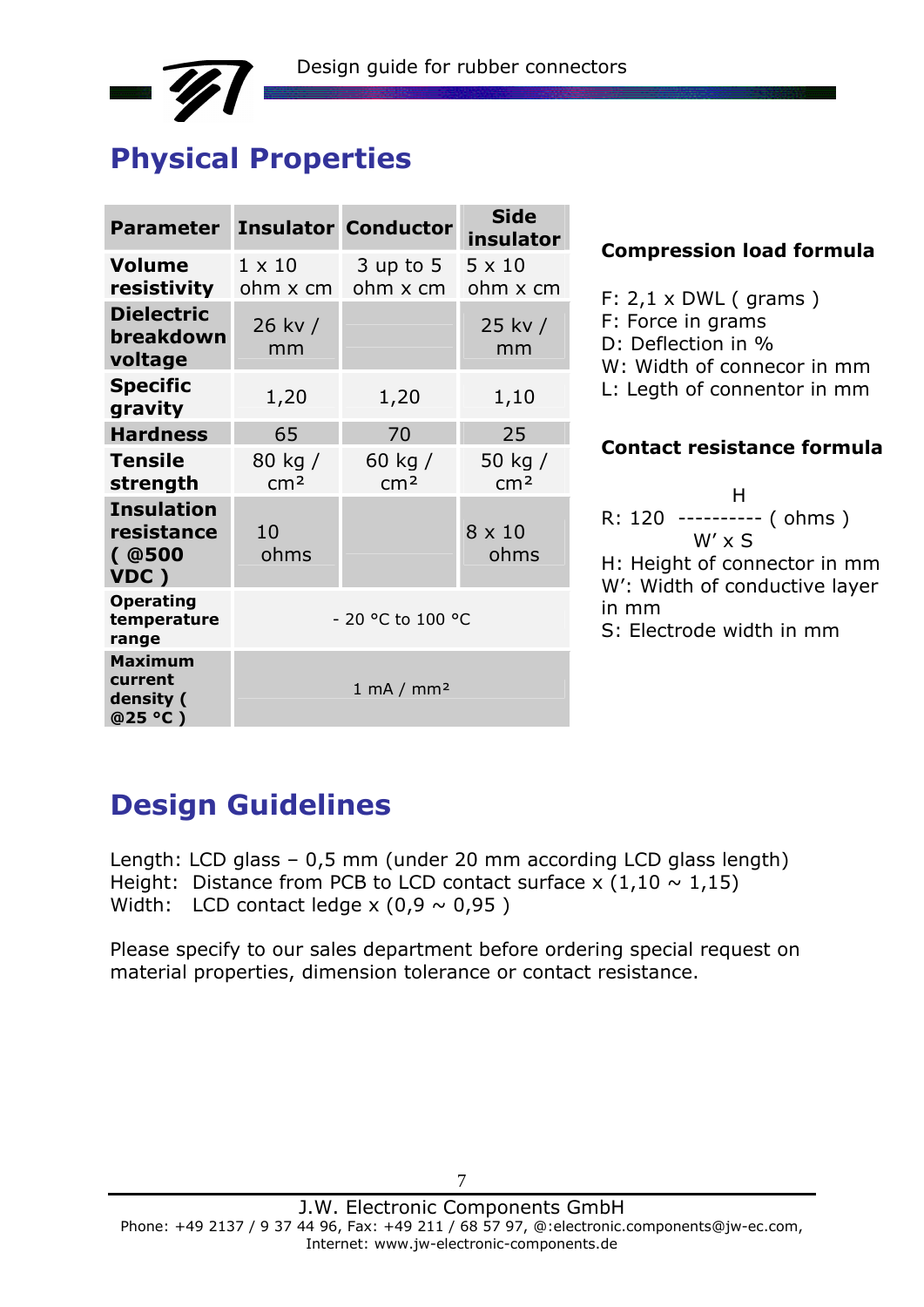

# **Inter-Connector TG Type**

Uses a T-type connector supported on both sides by a sponge layer. This special sponge layer has closed cell air pockets that allow the connector to absorb more deformation than other similar connectors. These connectors are also suitable for use with large LCD displays.



# **Dimension**

| <b>Item</b>                            |           | <b>Units</b> |                                                                                                                   | $0,10 P$ 0,18 P 0,25 P 0,05 P         |                         |      |  |  |
|----------------------------------------|-----------|--------------|-------------------------------------------------------------------------------------------------------------------|---------------------------------------|-------------------------|------|--|--|
| <b>Pitch</b>                           | P         | mm           | 0,03                                                                                                              | $0,10 +/- 0,18 +/- 0,25 +/- 0,05 +/-$ | $0,05$ 0,05 0,02        |      |  |  |
|                                        |           | mm           | 1,0 up to $20,0 +/- 0,15$<br>20,1 up to 50,0 +/- 0,2<br>50,1 up to $100,0 +/- 0,3$                                |                                       |                         |      |  |  |
| Length                                 |           |              | 100,1 up to $150 + (-0.4)$<br>150,1 up to $200,0 +/- 0,6$<br>200,1 up to $300,0 +/- 0,8$                          |                                       |                         |      |  |  |
| <b>Height</b>                          | H         | mm           | 0,8 up to $5,0 +/- 0,1$<br>5,1 up to $\infty$ + 0,15 / - 0,1                                                      |                                       |                         |      |  |  |
| Width                                  | W         | mm           |                                                                                                                   | 2,5 up to ∞ +/- 0,15                  | 1,0 up to $2,5 +/- 0,1$ |      |  |  |
| <b>Conductor</b><br>width              | <b>Tc</b> | mm           | $0,05 +/-$ 0,09 +/- 0,13 +/- 0,03 +/-<br>$0,03$ 0,03<br>0,02<br>0,01                                              |                                       |                         |      |  |  |
| <b>Insulator</b><br>width              | Ti        | mm           | 0,05                                                                                                              | 0,09                                  | 0,12                    | 0,02 |  |  |
| <b>Width of</b><br>conductive<br>layer | W         | mm           | $0,4 +/- 0,05$ (standart)<br>0,4 up to 0,79 $+/-$ 0,05<br>0,8 up to 0,99 $+/-$ 0,08<br>1,0 up to $\infty$ +/- 0,1 |                                       |                         |      |  |  |
| <b>Minimum</b><br>contact<br>spacing   |           |              | 0,3                                                                                                               | 0,5                                   | 0,7                     | 0,2  |  |  |
|                                        |           |              | 8                                                                                                                 |                                       |                         |      |  |  |

J.W. Electronic Components GmbH Phone: +49 2137 / 9 37 44 96, Fax: +49 211 / 68 57 97, @:electronic.components@jw-ec.com, Internet: www.jw-electronic-components.de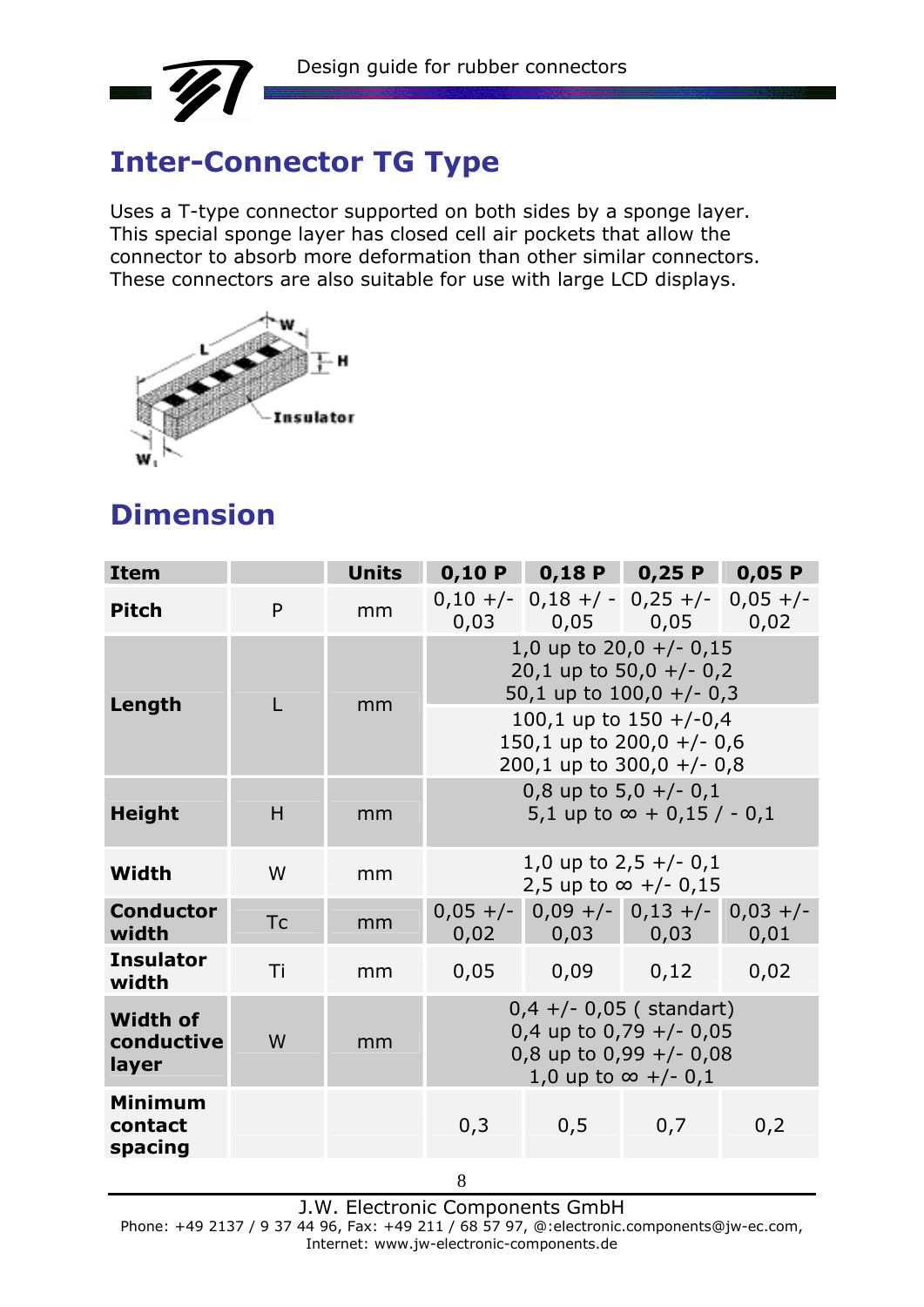# **Physical Properties**

| <b>Parameter</b>                                    | <b>Insulat</b><br>or         | <b>Conduct</b><br>or       | <b>Side</b><br>insulator   |  |  |  |
|-----------------------------------------------------|------------------------------|----------------------------|----------------------------|--|--|--|
| <b>Volume</b><br>resistivity                        | 1 x<br>10<br>ohm x<br>cm     | $3 \sim 5$<br>ohm x<br>cm  | $1 \times 10$<br>ohm x cm  |  |  |  |
| <b>Dielectric</b><br>breakdown<br>voltage           | 26 kv /<br>mm                |                            | 25 kv /<br>mm              |  |  |  |
| <b>Specific</b><br>gravity                          | 1,20                         | 1,20                       | 0,6                        |  |  |  |
| <b>Hardness</b>                                     | 65                           | 70                         | 18                         |  |  |  |
| <b>Tensile</b><br>strength                          | 80 kg /<br>cm <sup>2</sup>   | 60 kg /<br>cm <sup>2</sup> | 50 kg /<br>cm <sup>2</sup> |  |  |  |
| <b>Insulation</b><br>resistance<br>(@500 VDC)       | 10<br>ohms                   |                            | 10<br>ohms                 |  |  |  |
| <b>Operating</b><br>temperature<br>range            | - 20 °C to 100 °C            |                            |                            |  |  |  |
| <b>Maximum</b><br>current<br>density<br>( @ 25 °C ) | $1 \text{ mA} / \text{mm}^2$ |                            |                            |  |  |  |

#### **Compression load formula**

- F:  $1,4 \times DWL$  (grams) F: Force in grams D: Deflection in % W: Width of connecor in mm L: Legth of connentor in mm **Contact resistance formula**
- H R: 180 ---------- ( ohms ) W' x S H: Height of connector in mm W': Width of conductive layer in mm S: Electrode width in mm

# **Design Guidelines**

Length: LCD glass – 0,5 mm (under 20 mm according LCD glass length) Height: Distance from PCB to LCD contact surface x  $(1,10 \sim 1,15)$ Width: LCD contact ledge  $x$  (0,9  $\sim$  0,95)

Please specify to our sales department before ordering special request on material properties, dimension tolerance or contact resistance.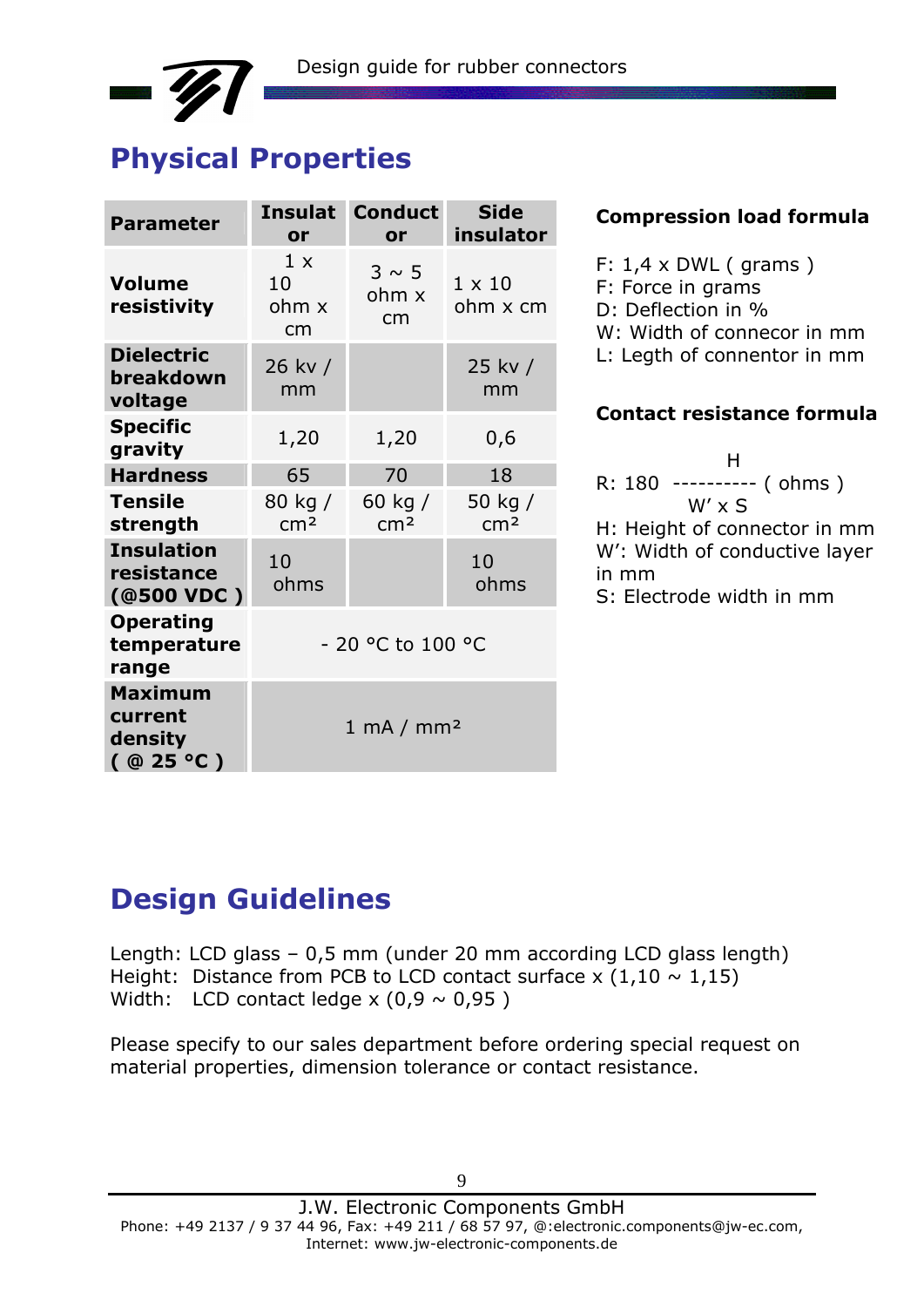

## **Microphone Holder Integrated Connector**

Applied to electric condense microphone

Microphone is the key component in communication ware. With elastic holder integrated gold connector to support ECM which cancels exteriors noise efficiently.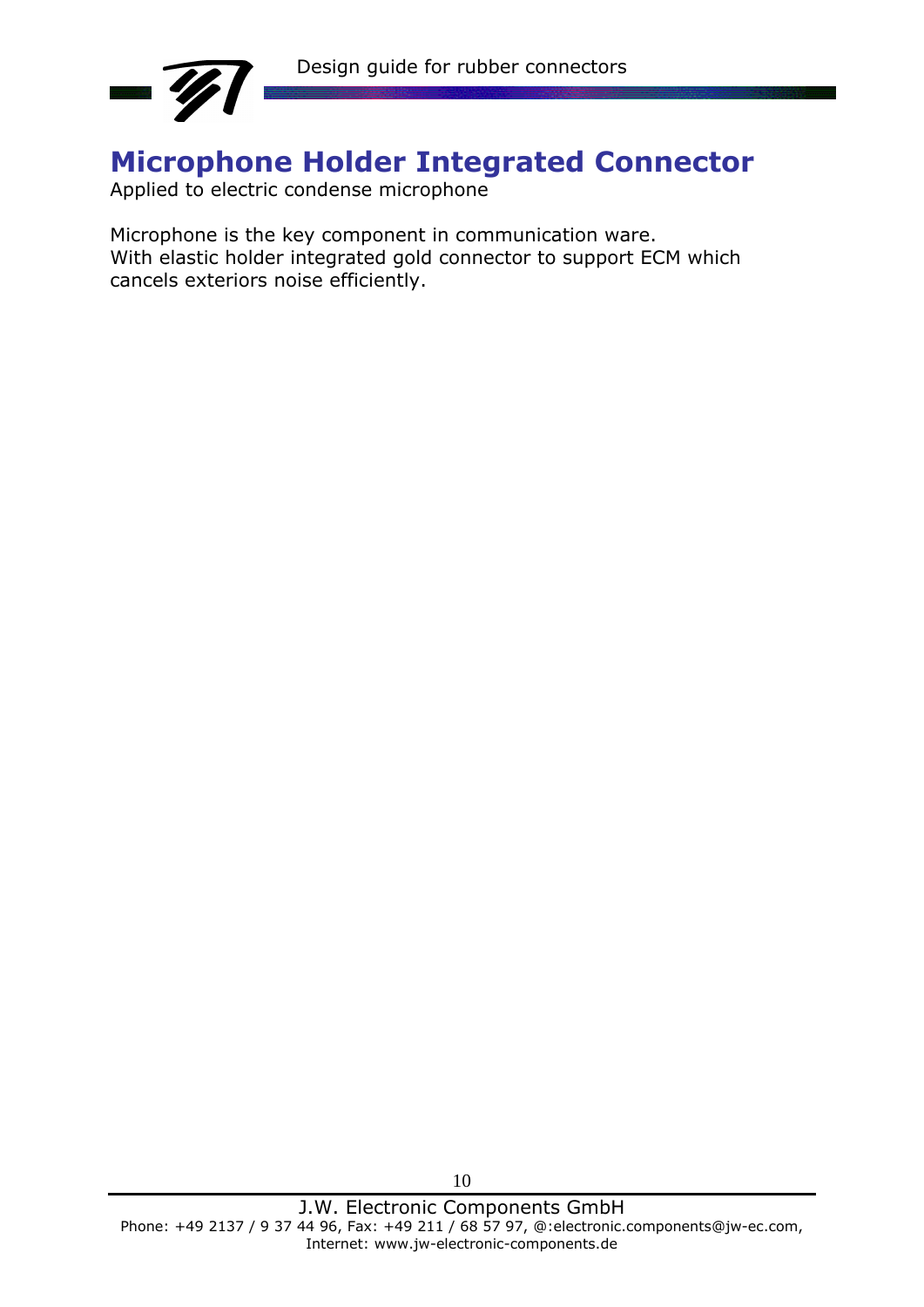

# **Inter-Connector IR Type (Dummy)**

This style is made of silicone rubber insulating material and used as protective compression footing or as a spacer. The material, hardness or additional specification (with adhesive tape/Mylar tape) can be custommade.



| <b>Item</b>                                                     | <b>IR</b>  |                                                                                                                                                                                   | $IR - TS$                                     |                                | $IR - TG$                         | IR - TSR                         |  |  |
|-----------------------------------------------------------------|------------|-----------------------------------------------------------------------------------------------------------------------------------------------------------------------------------|-----------------------------------------------|--------------------------------|-----------------------------------|----------------------------------|--|--|
| <b>Colour tone</b>                                              | Grey       | Translucent or designate<br>colour                                                                                                                                                |                                               |                                | Pink                              | Translucent<br>or black          |  |  |
| <b>Shore</b><br>hardness                                        | $45^\circ$ | $25^{\circ}$                                                                                                                                                                      | $50^{\circ}$<br>$+/- 5^{\circ}$ +/- 5° +/- 5° | $70^{\circ}$<br>$+/-5^{\circ}$ | $15^{\circ}$ +/- $5^{\circ}$      | $20^\circ$ up to<br>$70^{\circ}$ |  |  |
| <b>Silicone</b><br>rubber                                       |            |                                                                                                                                                                                   | Solid insulative                              |                                | Sponge                            | Silicone<br>rubber               |  |  |
| Length                                                          |            | 1,0 up to $20,0 +/- 0,15$<br>20,1 up to 50,0 $+/- 0,2$<br>50,1 up to $100,0 +/- 0,3$<br>100,0 up to $150,0 +/- 0,4$<br>150,1 up to $200,0 +/- 0,6$<br>200,1 up to $300,0 +/- 0,8$ |                                               |                                |                                   |                                  |  |  |
| <b>Height</b>                                                   |            |                                                                                                                                                                                   |                                               | 0,5 up to $5,0 +/- 0,1$        | 5,0 up to $\infty$ + 0,15 / - 0,1 |                                  |  |  |
| <b>Width</b><br>$\overline{ }$<br>include tape<br>$\mathcal{L}$ |            | 0,2 up to $2,5 +/- 0,1$<br>2,5 up to $\infty$ +0,15 / - 0,1                                                                                                                       |                                               |                                |                                   |                                  |  |  |
| <b>Specific</b><br>gravity                                      | 1,11       | $1,08$ up to<br>1,2<br>1,08<br>1,15<br>0,6<br>1,2                                                                                                                                 |                                               |                                |                                   |                                  |  |  |
| <b>Tensile</b><br>strength (kg<br>/ $cm2$ )                     | 70         | 50                                                                                                                                                                                | 74                                            | 80                             | 50                                | 50 up to<br>80                   |  |  |
| <b>Elongation (</b><br>$%$ )                                    | 510        | 500                                                                                                                                                                               | 400                                           | 300                            | 300                               | $230$ up to<br>520               |  |  |

11

J.W. Electronic Components GmbH

Phone: +49 2137 / 9 37 44 96, Fax: +49 211 / 68 57 97, @:electronic.components@jw-ec.com, Internet: www.jw-electronic-components.de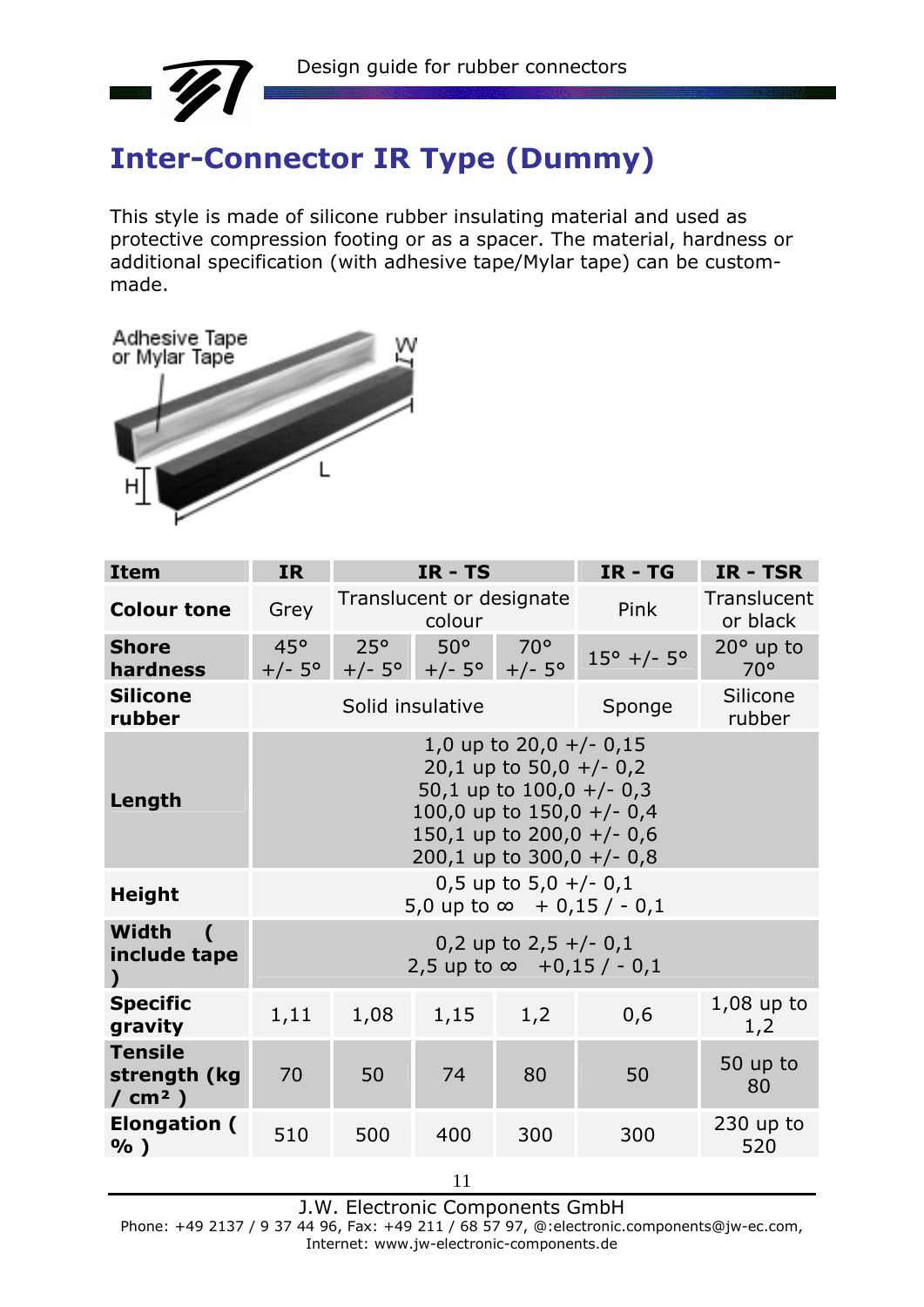

| <b>Volume</b><br>resistance<br>$(\Omega$ . Cm $)$           | 1 x<br>10                                                                | $8 \times$<br>10              | 1 x<br>10     | 1 x<br>10     | $1 \times 10$          | $8 \times 10^{-3}$                  |  |
|-------------------------------------------------------------|--------------------------------------------------------------------------|-------------------------------|---------------|---------------|------------------------|-------------------------------------|--|
| <b>Compression</b><br>set (%)                               | 5 up to<br>15                                                            | 5 up to<br>15                 | 5 up to<br>15 | 5 up to<br>15 | 10 up to 20 5 up to 15 |                                     |  |
| <b>Operating (</b><br>$^{\circ}$ C)<br>temperature<br>range |                                                                          | $-20$ up to<br>- 20 up to 100 |               |               |                        |                                     |  |
| <b>Dielectric</b><br>breakdown<br>voltage (kv<br>/ mm $)$   | 20 up to 25<br>23 up to 27                                               |                               |               |               |                        | 23 up to<br>27                      |  |
| <b>Remarks</b>                                              | Counterpart tape width:<br>Counterpart of T, T2, TS - Type<br>of TG Type |                               |               |               |                        | Adhesive<br>$0,13$ +/-<br>$0,03$ mm |  |
| <b>Adhesive</b><br>material                                 | <b>None</b>                                                              |                               |               |               |                        | NITTO, 3M<br>or pioneer<br>500 A    |  |
| <b>Mylar tape</b><br>material                               | <b>None</b>                                                              |                               |               |               |                        | Toray pet<br>or ICI pet             |  |
| <b>Adhesive</b><br>holding<br>force                         |                                                                          |                               | <b>None</b>   |               |                        | 1 kg / in <sup>2</sup>              |  |

## **Inter-Connectors**

### **Design Guidelines**

- 1. **Length**: LCD glass length 0,5 mm ( under 20 mm according LCD glass length )
- 2. **Height**:

| <b>Type</b>                     |                   | TS                | TG.                      |
|---------------------------------|-------------------|-------------------|--------------------------|
| Height                          | $H^* \times 1,08$ | $H^* \times 1,10$ | $H^* \times 1,10 - 1,12$ |
| <b>Compression</b><br>ration (% |                   | 10                | $10 - 12$                |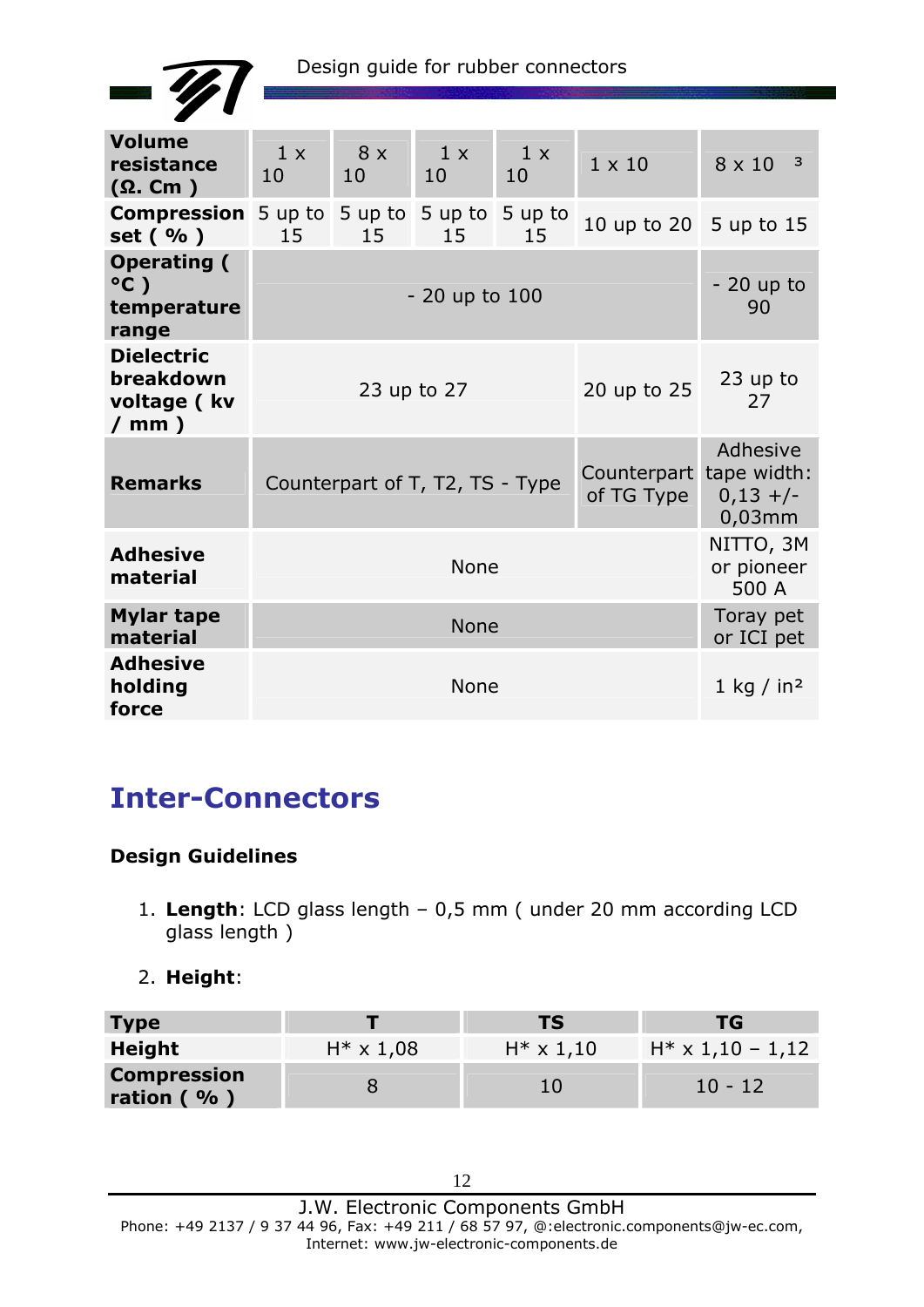

**Remarks:** ( 1 ) H\*: Distance from PCB to LCD contact surface.

- ( 2 ) If height is over 10 mm the compression ration has to be reduced to avoid bending on connector.
- 3. **Width**: The gap of housing x ( 0,9 up to 0,95 )

### 4. **Selection of pitch**:

To obtain a better conductivity 2 to 3 layers of conductors of each pitch on LCD or PCB is recommended.

### **Ex:**

A ) The pitch of LCD is 0,5 mm and conductive width is about 0,3 mm.

 Choose connectors with 0,1 mm pitch so there are 3 connectors within the pitch of LCD.

- B) The pitch of LCD is 0.1 mm and conductive width is  $0.5 0.6$  mm. Choose connectors with  $0.18$  mm pitch so there are  $2 - 3$  connectors within the pitch of LCD.
- C ) The pitch of LCD is 1,5 mm and conductive width is  $0.75 1$  mm. Choose connectors with 0,25 mm pitch so there are 3 connectors within the pitch of LCD.

 Special condition: Normally connector is made of silicone rubber tilting is very possible during cutting process and would result an angle tolerance around 1°.

 Hence a small connector pitch is recommended for a higher connector design.

This would create a better effect of conductivity.

### **5. Contact spacing: W`**

- A ) Normally w' is 0,4 mm. If LCD display turned dimly it means conductive resistance too high. This can be improved by increasing W` width. Usually W' is 0,4 mm, 0,5 mm, 0,6 mm, 0,8 mm ….. etc.
- B ) If TS or TG Type were selected the connector's side width has to be 0,3 mm minimum for manufacturing concern.

Ex:  $0.4$  mm ( W' ) +  $0.3$  mm +  $0.3$  mm =  $1.00$  mm ( the minimum width )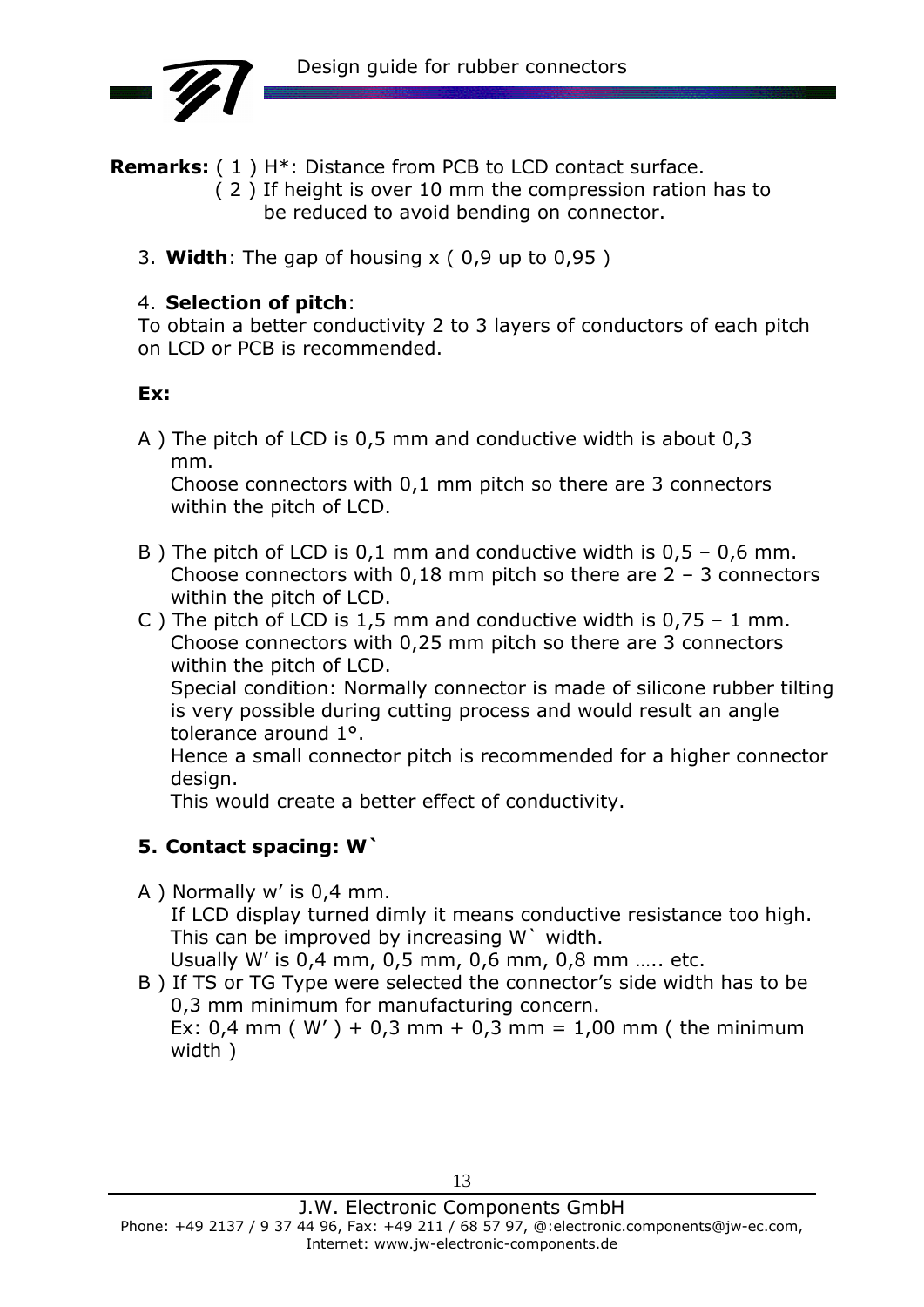

## **Sample Confirmation Form**

This sample confirmation form can be used to purchase our rubber connector either directly from us or from our overseas agents.

**A ) Product description:** 

#### **T – Type**



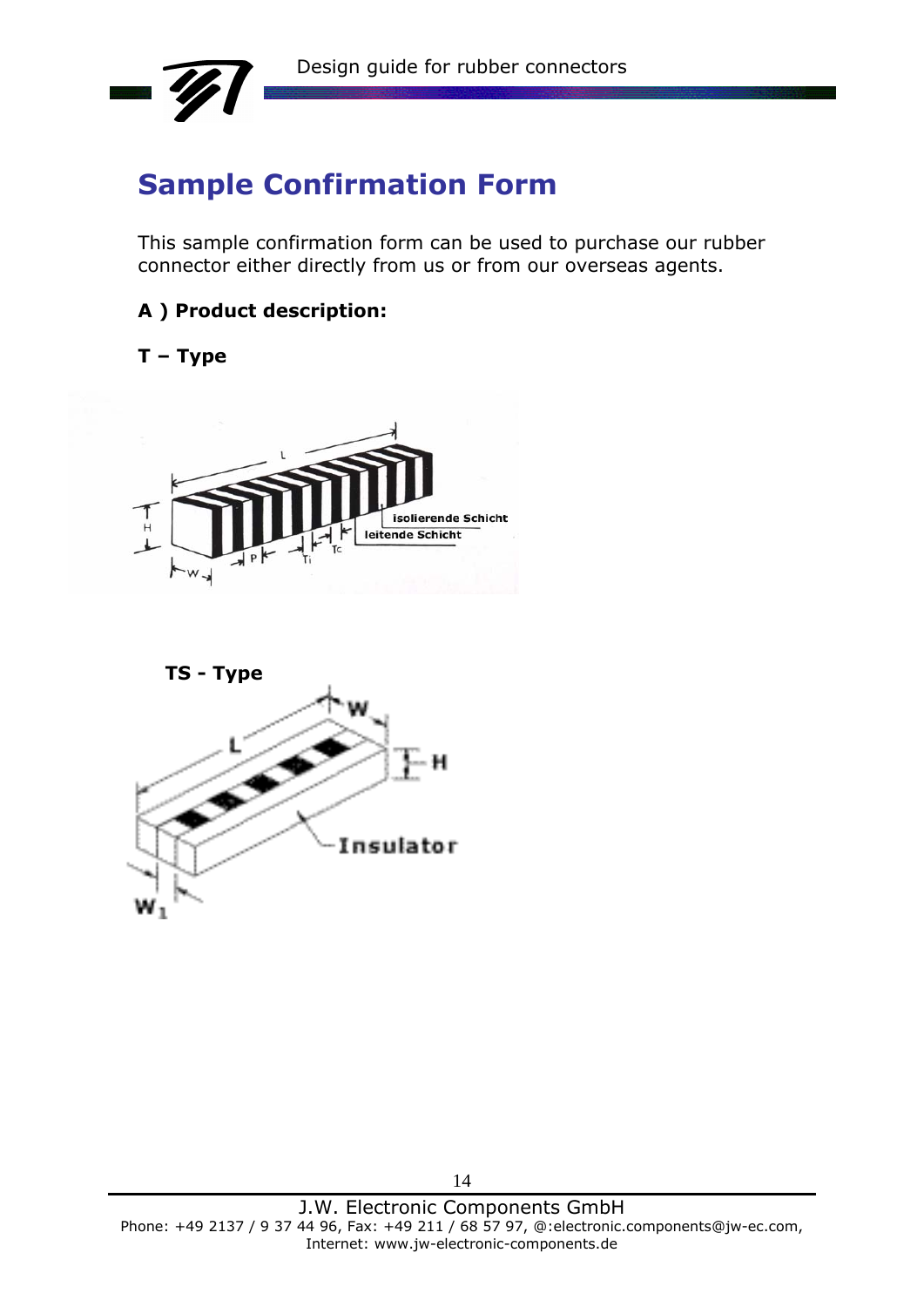

**TG – Type** 



L: Length in mm H: Height in mm W: Width in mm W': Width of conductive layer in mm P: Pitch in mm Ti: Insulative rubber Tc: Conductive rubber

### **B ) Physical properties**

| <b>Item</b>                | <b>Component</b>            | <b>Units</b>         | P 0,05;<br>0, 10; 0, 18;<br>0,25 | <b>Connector</b><br>type |
|----------------------------|-----------------------------|----------------------|----------------------------------|--------------------------|
|                            | Insulator                   |                      | 1,20                             | T, TS, TG                |
|                            | Conductor                   |                      | 1,20                             | T, TS, TG                |
| <b>Specific</b><br>gravity | Edge<br>insulator part      |                      | 1,10                             | <b>TS</b>                |
|                            | Edge<br>insulator<br>sponge |                      | 0,6                              | TG                       |
| <b>Tensile</b><br>strength | Insulator                   |                      | $70 - 85$                        | T, TS, TG                |
|                            | Conductor                   |                      | $50 - 60$                        | T, TS, TG                |
|                            | Edge<br>insulator part      | Kq / cm <sup>2</sup> | $50 - 75$                        | <b>TS</b>                |
|                            | Edge<br>insulator<br>sponge |                      | $30 - 60$                        | TG                       |

J.W. Electronic Components GmbH Phone: +49 2137 / 9 37 44 96, Fax: +49 211 / 68 57 97, @:electronic.components@jw-ec.com, Internet: www.jw-electronic-components.de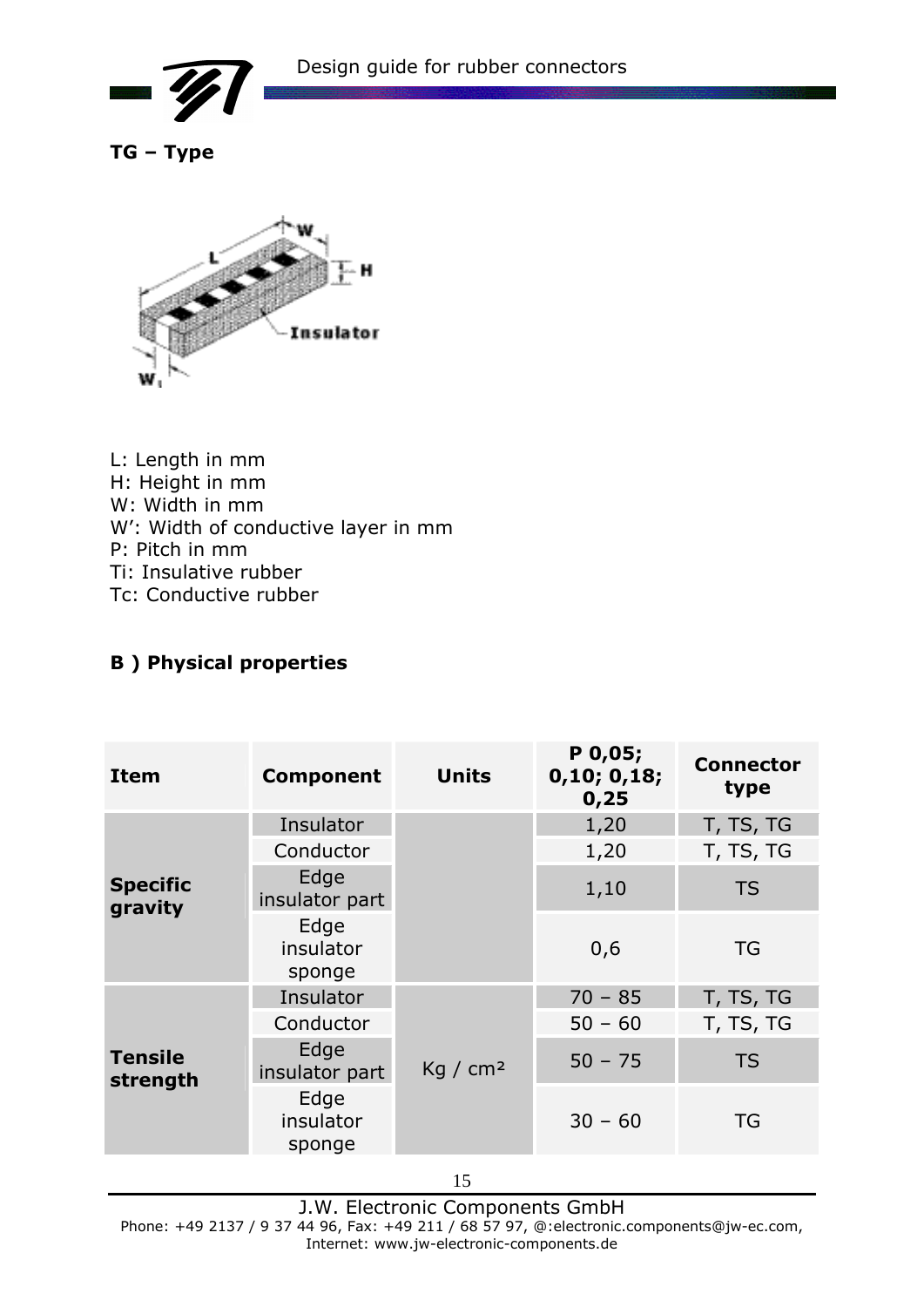

| <b>Elongation</b>                 | Insulator              |                      | $250 - 300$   | T, TS, TG |
|-----------------------------------|------------------------|----------------------|---------------|-----------|
|                                   | Conductor              |                      | $150 - 200$   | T, TS, TG |
|                                   | Edge<br>insulator part | $\frac{0}{0}$        | $400 - 550$   | <b>TS</b> |
|                                   | Edge                   |                      |               |           |
|                                   | insulator              |                      | $250 - 350$   | <b>TG</b> |
|                                   | sponge                 |                      |               |           |
|                                   | Insulator              |                      | $60 - 65$     | T, TS, TG |
|                                   | Conductor              |                      | $65 - 70$     | T, TS, TG |
| <b>Shore</b>                      | Edge                   | $\mathbf{o}$         | $20 - 30$     | <b>TS</b> |
| hardness                          | insulator part         |                      |               |           |
|                                   | Edge                   |                      |               |           |
|                                   | insulator<br>sponge    |                      | $10 - 20$     | <b>TG</b> |
|                                   | Insulator              |                      | $1 \times 10$ | T, TS, TG |
|                                   | Conductor              |                      | $3$ up to $5$ | T, TS, TG |
| <b>Volume</b>                     | Edge                   |                      |               |           |
| resistance                        | insulator part         | $\Omega$ CM          | 8 x 10        | <b>TS</b> |
|                                   | Edge                   |                      |               |           |
|                                   | insulator              |                      | $1 \times 10$ | <b>TG</b> |
|                                   | sponge                 |                      | $15 - 20$     | T         |
| <b>Compression</b><br>set         |                        | $\frac{0}{0}$        | $12 - 18$     | <b>TS</b> |
|                                   |                        |                      | $11 - 16$     | <b>TG</b> |
|                                   | Insulator              |                      | $23 - 27$     | T, TS, TG |
|                                   | Edge                   |                      |               |           |
| <b>Dielectric</b><br>breakdown    | insulator part         | KV / MM              | $23 - 27$     | <b>TS</b> |
| voltage                           | Edge                   |                      |               |           |
|                                   | insulator              |                      | $20 - 25$     | <b>TG</b> |
|                                   | sponge                 |                      |               |           |
| <b>Insulation</b><br>resistance ( |                        | $M\Omega$            | 1,000 MIN     | T, TS, TG |
| 500 VDC)                          |                        |                      |               |           |
| <b>Rated</b>                      |                        |                      |               |           |
| current                           | Conductor              | MA / mm <sup>2</sup> | $\mathbf 1$   | T, TS, TG |
| density                           |                        |                      |               |           |
| <b>Operating</b>                  |                        | $C^{\circ}$          | $-20$ up to   |           |
| temperature<br>range              |                        |                      | 100           | T, TS, TG |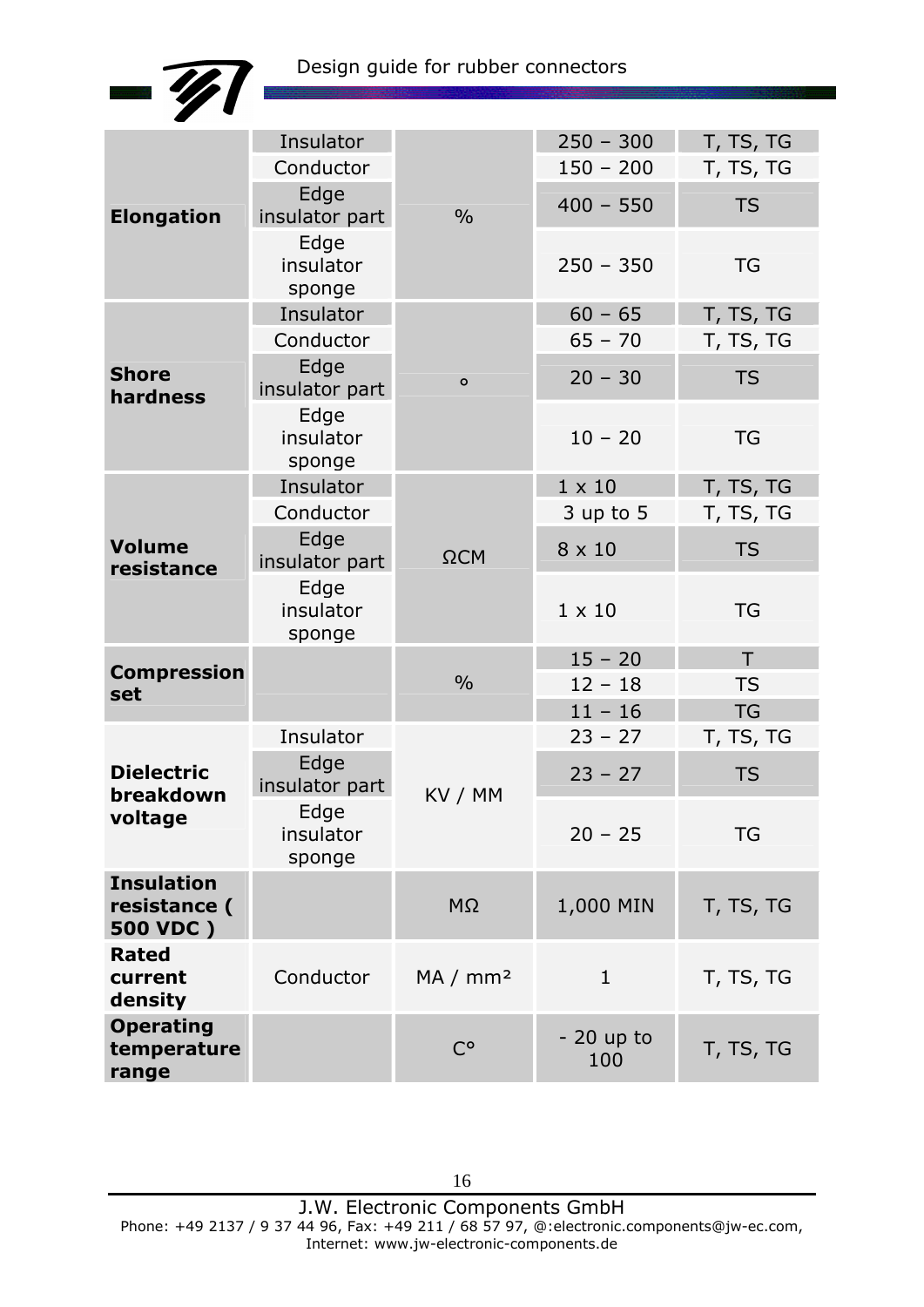

### **C ) Dimensions:**

| <b>Item</b>                            |           | <b>Units</b> |                                                                                                                   | $0,10 P$ 0,18 P 0,25 P 0,05 P                                        |                                                                                          |      |  |
|----------------------------------------|-----------|--------------|-------------------------------------------------------------------------------------------------------------------|----------------------------------------------------------------------|------------------------------------------------------------------------------------------|------|--|
| <b>Pitch</b>                           | P         | mm           |                                                                                                                   | $0,10 +/-$ 0,18 +/- 0,25 +/- 0,05 +/-<br>$0,03$ $0,05$ $0,05$ $0,02$ |                                                                                          |      |  |
| Length                                 |           | mm           | 1,0 up to $20,0 +/- 0,15$<br>20,1 up to 50,0 $+/-$ 0,2<br>50,1 up to $100,0 +/- 0,3$                              |                                                                      |                                                                                          |      |  |
|                                        |           |              |                                                                                                                   |                                                                      | 100,1 up to $150,0 +/-0,4$<br>150,1 up to $200,0 +/- 0,6$<br>200,1 up to $300,0 +/- 0,8$ |      |  |
| <b>Height</b>                          | H         | mm           | 0,8 up to $5,0 +/- 0,1$<br>5,1 up to $\infty$ + 0,15 / - 0,1                                                      |                                                                      |                                                                                          |      |  |
| Width                                  | W'        | mm           | 0,4 up to $\infty$ +/- 2,5 + 0,1<br>2,5 up to $\infty$ +/- 0,15                                                   |                                                                      |                                                                                          |      |  |
| <b>Conductor</b><br>width              | <b>Tc</b> | mm           |                                                                                                                   | $0,05 +/-$ 0,09 +/- 0,13 +/- 0,03 +/-<br>$0,02$ 0,03 0,03 0,01       |                                                                                          |      |  |
| <b>Insulator</b><br>width              | Ti        | mm           | 0,05                                                                                                              | 0,09                                                                 | 0,12                                                                                     | 0,02 |  |
| <b>Width of</b><br>conductive<br>layer | W'        | mm           | $0,4 +/- 0,05$ (standart)<br>0,4 up to 0,79 $+/-$ 0,05<br>0,8 up to 0,99 $+/-$ 0,08<br>1,0 up to $\infty$ +/- 0,1 |                                                                      |                                                                                          |      |  |
| <b>Minimum</b><br>contact<br>spacing   |           | mm           | 0,3                                                                                                               | 0, 5                                                                 | 0,7                                                                                      | 0,2  |  |

### **D) Electrical Properties:**

a ) Resistance of insulation rubber:

1. Testing method: As shown below



17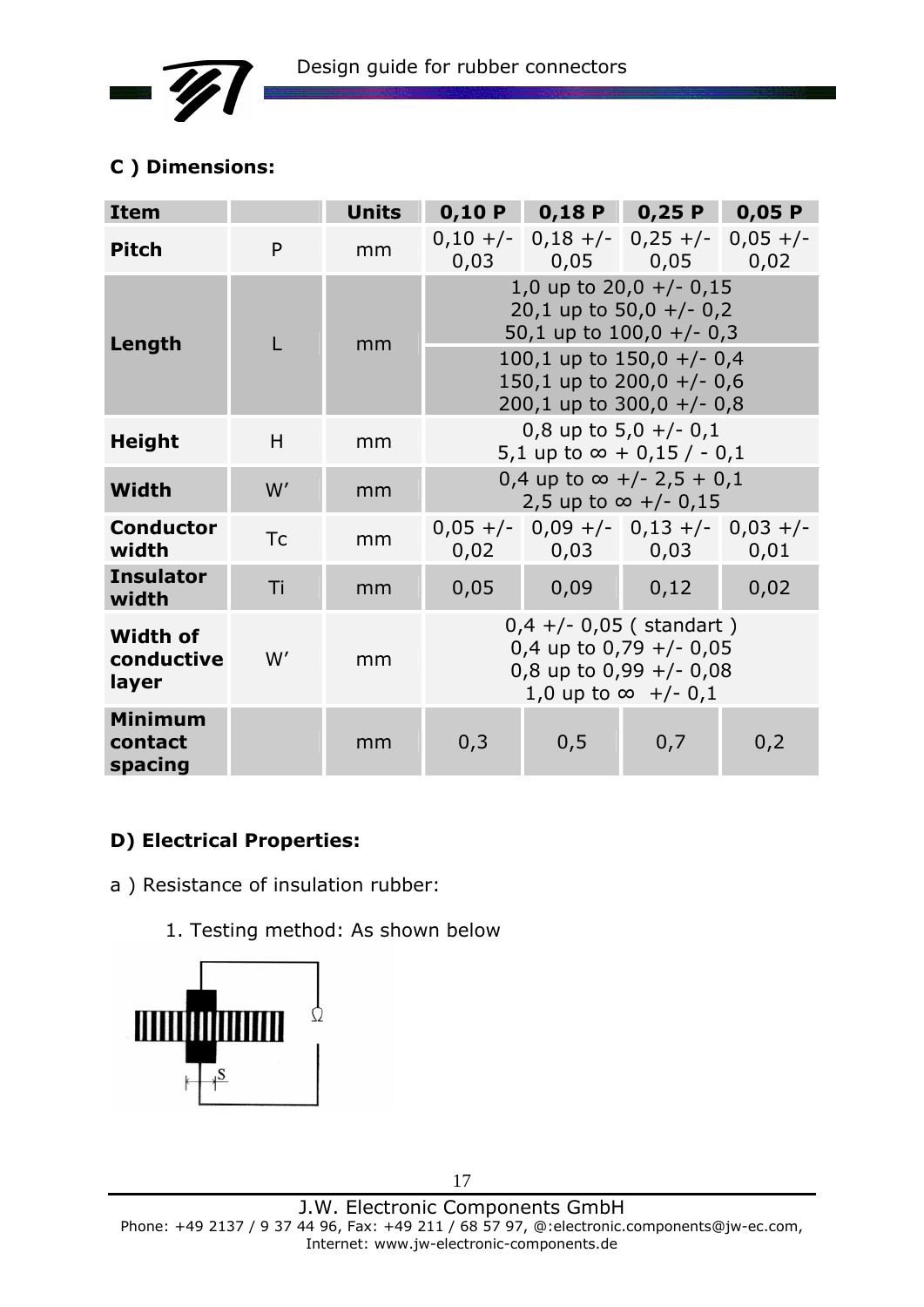

2. Testing conditions

Temperature: 18 °C – 27 °C Relative humidity: 55 % - 70 %

- 3. Percentage of compression 15 %
- b ) Resistance of insulation rubber:
	- 1. Testing method: As shown below



- 2. Span of the electrodes: 1 mm
- 3. Voltage: DC 500 V
- 4.Temperature: 19 °C 27 °C
- 5. Relative humidity: 55 % 70 %

 $\overline{\phantom{a}}$   $\overline{\phantom{a}}$   $\overline{\phantom{a}}$   $\overline{\phantom{a}}$   $\overline{\phantom{a}}$   $\overline{\phantom{a}}$   $\overline{\phantom{a}}$   $\overline{\phantom{a}}$   $\overline{\phantom{a}}$   $\overline{\phantom{a}}$   $\overline{\phantom{a}}$   $\overline{\phantom{a}}$   $\overline{\phantom{a}}$   $\overline{\phantom{a}}$   $\overline{\phantom{a}}$   $\overline{\phantom{a}}$   $\overline{\phantom{a}}$   $\overline{\phantom{a}}$   $\overline{\$ T Type:  $R = 100$  W x S (ohms)

 $\frac{1}{2}$   $\frac{1}{2}$   $\frac{1}{2}$   $\frac{1}{2}$   $\frac{1}{2}$   $\frac{1}{2}$   $\frac{1}{2}$   $\frac{1}{2}$   $\frac{1}{2}$   $\frac{1}{2}$   $\frac{1}{2}$   $\frac{1}{2}$   $\frac{1}{2}$   $\frac{1}{2}$   $\frac{1}{2}$   $\frac{1}{2}$   $\frac{1}{2}$   $\frac{1}{2}$   $\frac{1}{2}$   $\frac{1}{2}$   $\frac{1}{2}$   $\frac{1}{2}$  TS Type:  $R = 120$  W' x S (ohms)

 $\overline{\phantom{a}}$   $\overline{\phantom{a}}$   $\overline{\phantom{a}}$   $\overline{\phantom{a}}$   $\overline{\phantom{a}}$   $\overline{\phantom{a}}$   $\overline{\phantom{a}}$   $\overline{\phantom{a}}$   $\overline{\phantom{a}}$   $\overline{\phantom{a}}$   $\overline{\phantom{a}}$   $\overline{\phantom{a}}$   $\overline{\phantom{a}}$   $\overline{\phantom{a}}$   $\overline{\phantom{a}}$   $\overline{\phantom{a}}$   $\overline{\phantom{a}}$   $\overline{\phantom{a}}$   $\overline{\$ TG Type:  $R = 180$  W'  $xS$  (ohms)

 $H = Height of the$  $W$  ( $W'$ ) = Width of conductive layer in mm  $S =$  Electrode width in mm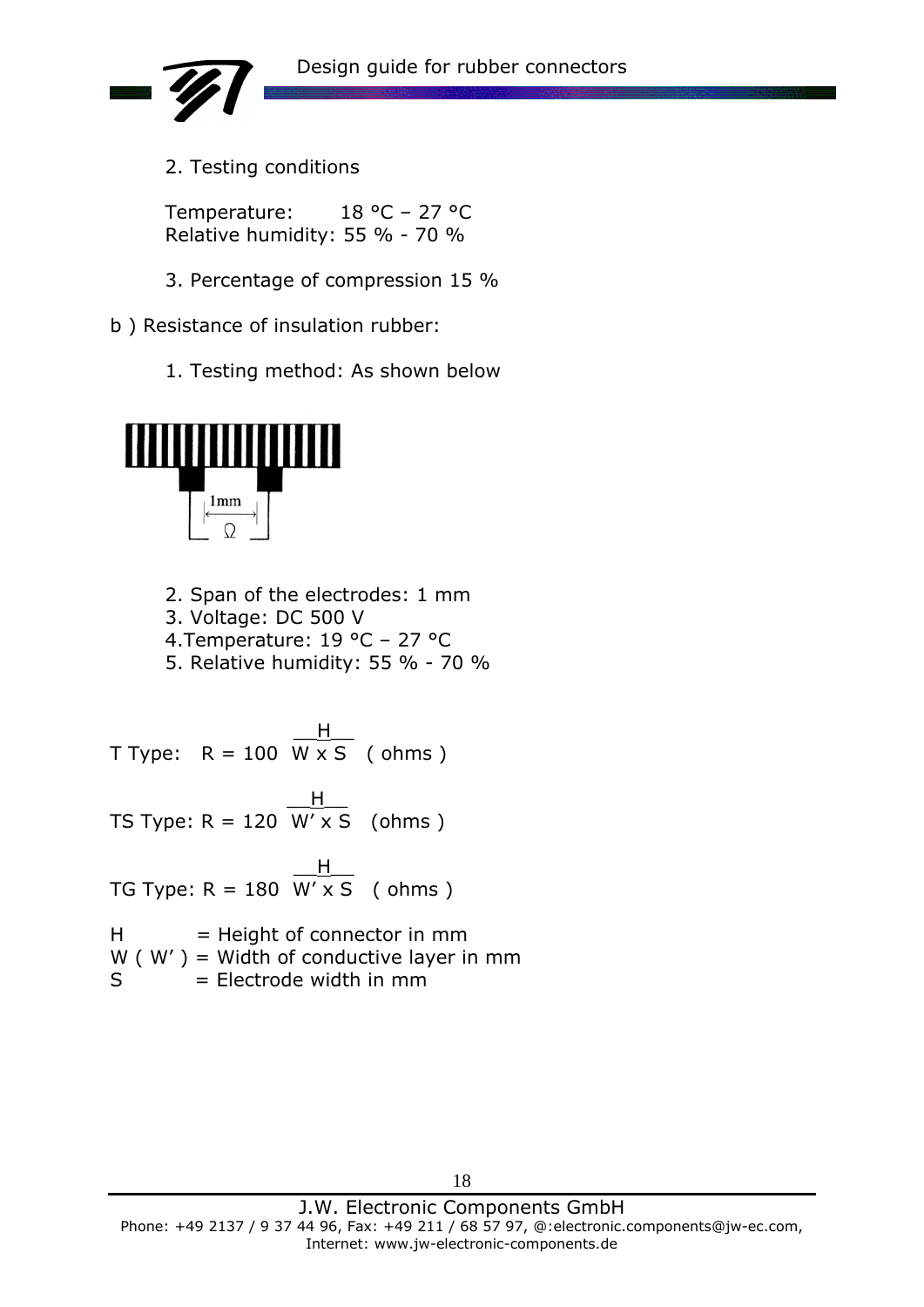

#### **E) Compressive Stress Test**

Calculating formula:

| T Type $F = 6.2 \times DWL$  | Where $F =$ Force in grams      |
|------------------------------|---------------------------------|
| TS Type $F = 2,1 \times DWL$ | $D = Deflection$ in %           |
| TG Type $F = 1.4 \times DWL$ | $W =$ Width of connector in mm  |
|                              | $L =$ Length of connector in mm |



### **F) Temperature Range:**

| Item                                    | Range                  | <b>Remark</b>                |
|-----------------------------------------|------------------------|------------------------------|
| <b>Performing</b><br><b>Temperature</b> | $-20$ °C up to 100 °C  | 15 % of compressive<br>state |
| <b>Stored Temperature</b>               | $-$ 40 °C up to 180 °C |                              |
| <b>Relative Humidity</b>                | $95\%$                 |                              |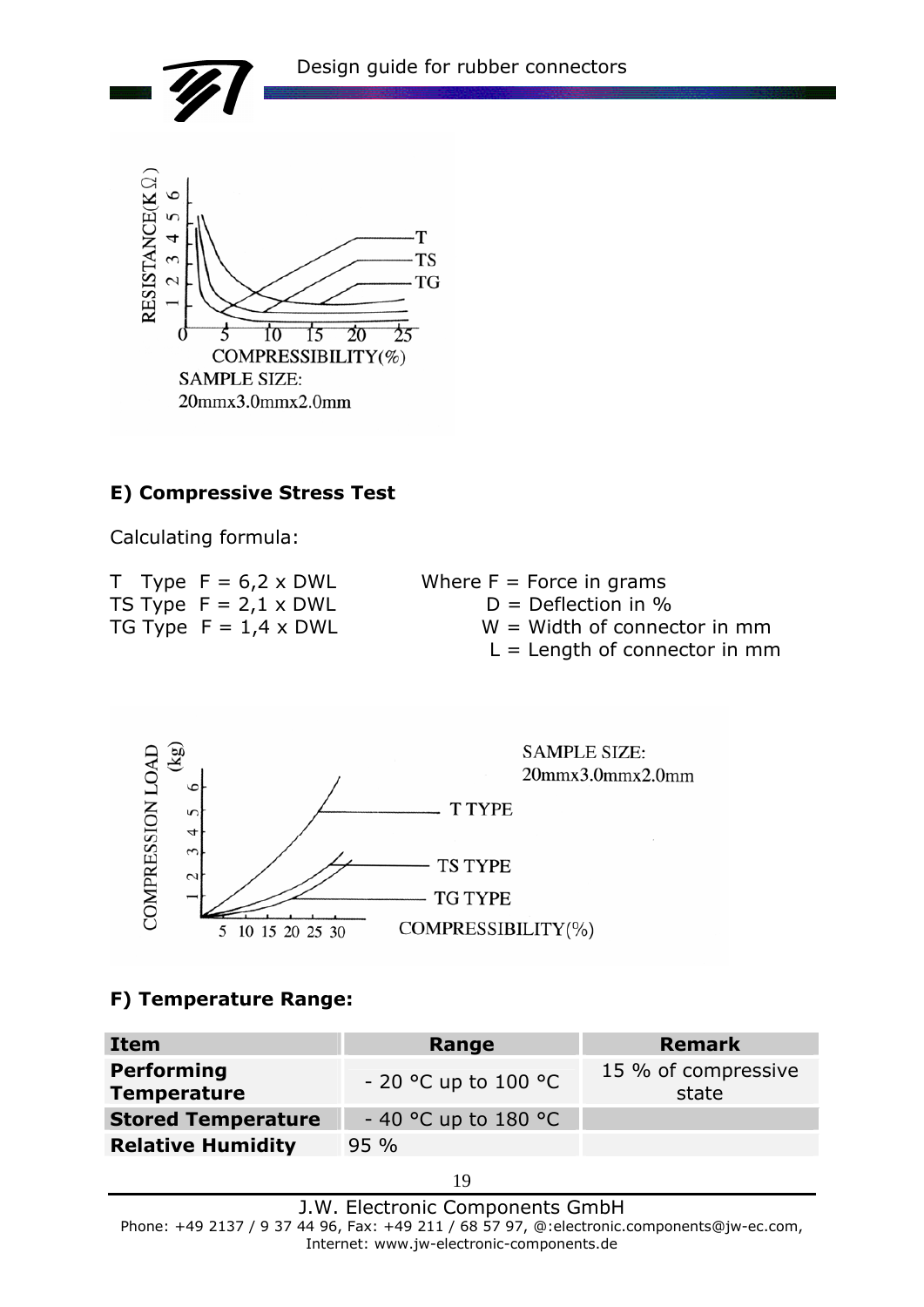

### **G) Oblique Line Range**

- 1. General tolerance for oblique line : +/- 1°
- 2. Special request available: +/- 0,5 °
- 3. Please specify clearly on the drawing or inform us before ordering if you have special request about the oblique line. Otherwise the oblique line is according to  $+/- 1$  ° standart.



### **H) Reliability Test**

| <b>Item</b>                            | <b>Testing Conditions</b>                | <b>Result</b>                                                                    |
|----------------------------------------|------------------------------------------|----------------------------------------------------------------------------------|
| <b>Low Temperature</b>                 | $-20$ °C, 480 HR                         | Complies with above<br>specifications: A up to<br>G                              |
| <b>High Temperature</b><br><b>Test</b> | 100 °C, 480 HR                           | Complies with above<br>specifications: A up to<br>G                              |
| <b>High Humidity Test</b>              | Relative humidity<br>95 %, 65 °C, 480 HR | Complies with above<br>specifications: A up to<br>G                              |
| <b>Weight-loss Test</b>                | 200 °C, 24 HR                            | Weight-loss below 0,65<br>$\frac{0}{0}$                                          |
| <b>Permanent Variation</b>             | Compression 15 %<br>70 °C, 24 HR         | Under no compression<br>the height will be over<br>95 % than that before<br>test |